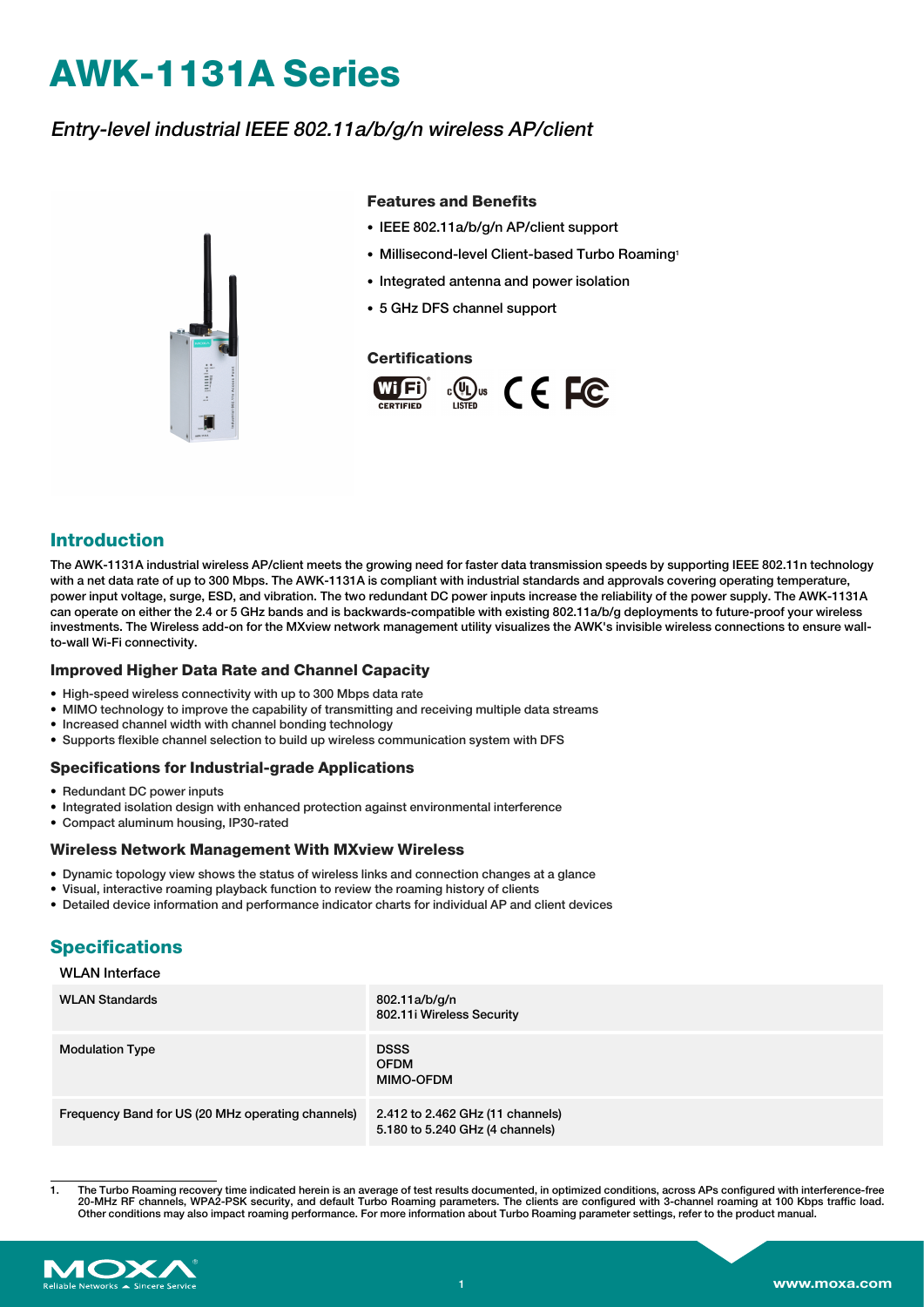|                                                             | 5.260 to 5.320 GHz (4 channels) <sup>2</sup><br>5.500 to 5.700 GHz (11 channels) <sup>2</sup>                                                                        |                                                     |                                                                                                                                                     |        |
|-------------------------------------------------------------|----------------------------------------------------------------------------------------------------------------------------------------------------------------------|-----------------------------------------------------|-----------------------------------------------------------------------------------------------------------------------------------------------------|--------|
|                                                             | 5.745 to 5.825 GHz (5 channels)                                                                                                                                      |                                                     |                                                                                                                                                     |        |
| Frequency Band for EU (20 MHz operating channels)           | 2.412 to 2.472 GHz (13 channels)<br>5.180 to 5.240 GHz (4 channels)<br>5.260 to 5.320 GHz (4 channels) <sup>2</sup><br>5.500 to 5.700 GHz (11 channels) <sup>2</sup> |                                                     |                                                                                                                                                     |        |
| Frequency Band for JP (20 MHz operating channels)           | 2.412 to 2.484 GHz (14 channels)<br>5.180 to 5.240 GHz (4 channels)<br>5.260 to 5.320 GHz (4 channels) <sup>2</sup><br>5.500 to 5.700 GHz (11 channels) <sup>2</sup> |                                                     |                                                                                                                                                     |        |
| <b>Wireless Security</b>                                    | WEP encryption (64-bit and 128-bit)<br>WPA/WPA2-Personal                                                                                                             | WPA/WPA2-Enterprise (IEEE 802.1X/RADIUS, TKIP, AES) |                                                                                                                                                     |        |
| <b>Transmission Rate</b>                                    | 802.11b: 1 to 11 Mbps<br>802.11a/g: 6 to 54 Mbps<br>802.11n: 6.5 to 300 Mbps                                                                                         |                                                     |                                                                                                                                                     |        |
| Transmitter Power for 802.11a                               | $23\pm1.5$ dBm @ 6 to 24 Mbps<br>$21\pm1.5$ dBm @ 36 Mbps<br>$20\pm1.5$ dBm @ 48 Mbps<br>18±1.5 dBm @ 54 Mbps                                                        |                                                     |                                                                                                                                                     |        |
| Transmitter Power for 802.11n (5 GHz)                       | 23±1.5 dBm @ MCS0/8 20 MHz<br>18±1.5 dBm @ MCS7/15 20 MHz<br>23±1.5 dBm @ MCS0/8 40 MHz<br>17±1.5 dBm @ MCS7/15 40 MHz                                               |                                                     |                                                                                                                                                     |        |
| Transmitter Power for 802.11b                               | $26±1.5$ dBm @ 1 Mbps<br>$26±1.5$ dBm @ 2 Mbps<br>26±1.5 dBm @ 5.5 Mbps<br>25±1.5 dBm @ 11 Mbps                                                                      |                                                     |                                                                                                                                                     |        |
| Transmitter Power for 802.11g                               | $23\pm1.5$ dBm @ 6 to 24 Mbps<br>$21 \pm 1.5$ dBm @ 36 Mbps<br>19±1.5 dBm @ 48 Mbps<br>18±1.5 dBm @ 54 Mbps                                                          |                                                     |                                                                                                                                                     |        |
| Transmitter Power for 802.11n (2.4 GHz)                     | 23±1.5 dBm @ MCS0/8 20 MHz<br>18±1.5 dBm @ MCS7/15 20 MHz<br>23±1.5 dBm @ MCS0/8 40 MHz<br>17±1.5 dBm @ MCS7/15 40 MHz                                               |                                                     |                                                                                                                                                     |        |
| <b>Transmitter Power</b>                                    |                                                                                                                                                                      | <b>US</b>                                           | <b>EU</b>                                                                                                                                           | JP.    |
|                                                             | 2.4 GHz                                                                                                                                                              | 26 dBm                                              | 18 dBm                                                                                                                                              | 18 dBm |
|                                                             | 5 GHz (UNII-1)                                                                                                                                                       | 23 dBm                                              | 21 dBm                                                                                                                                              | 21 dBm |
|                                                             | 5 GHz (UNII-2)                                                                                                                                                       | 23 dBm                                              | 21 dBm                                                                                                                                              | 21 dBm |
|                                                             | 5 GHz (UNII-2e)                                                                                                                                                      | 23 dBm                                              | 23 dBm                                                                                                                                              | 23 dBm |
|                                                             | 5 GHz (UNII-3)                                                                                                                                                       | 23 dBm                                              |                                                                                                                                                     |        |
|                                                             |                                                                                                                                                                      |                                                     | Note: Based on regional regulations, the maximum transmission power allowed on<br>the UNII bands is restricted in the firmware, as indicated above. |        |
| Receiver Sensitivity for 802.11a (measured at 5.680<br>GHz) | Typ. $-90@6$ Mbps<br>Typ. $-88@9$ Mbps<br>Typ. -88 @ 12 Mbps<br>Typ. -85 @ 18 Mbps<br>Typ. -81 @ 24 Mbps<br>Typ. -78 @ 36 Mbps                                       |                                                     |                                                                                                                                                     |        |
|                                                             |                                                                                                                                                                      |                                                     |                                                                                                                                                     |        |

<sup>2.</sup> DFS (Dynamic Frequency Selection) channel support: In AP mode, when a radar signal is detected, the device will automatically switch to another channel.<br>However, according to regulations, after switching channels, a 60-

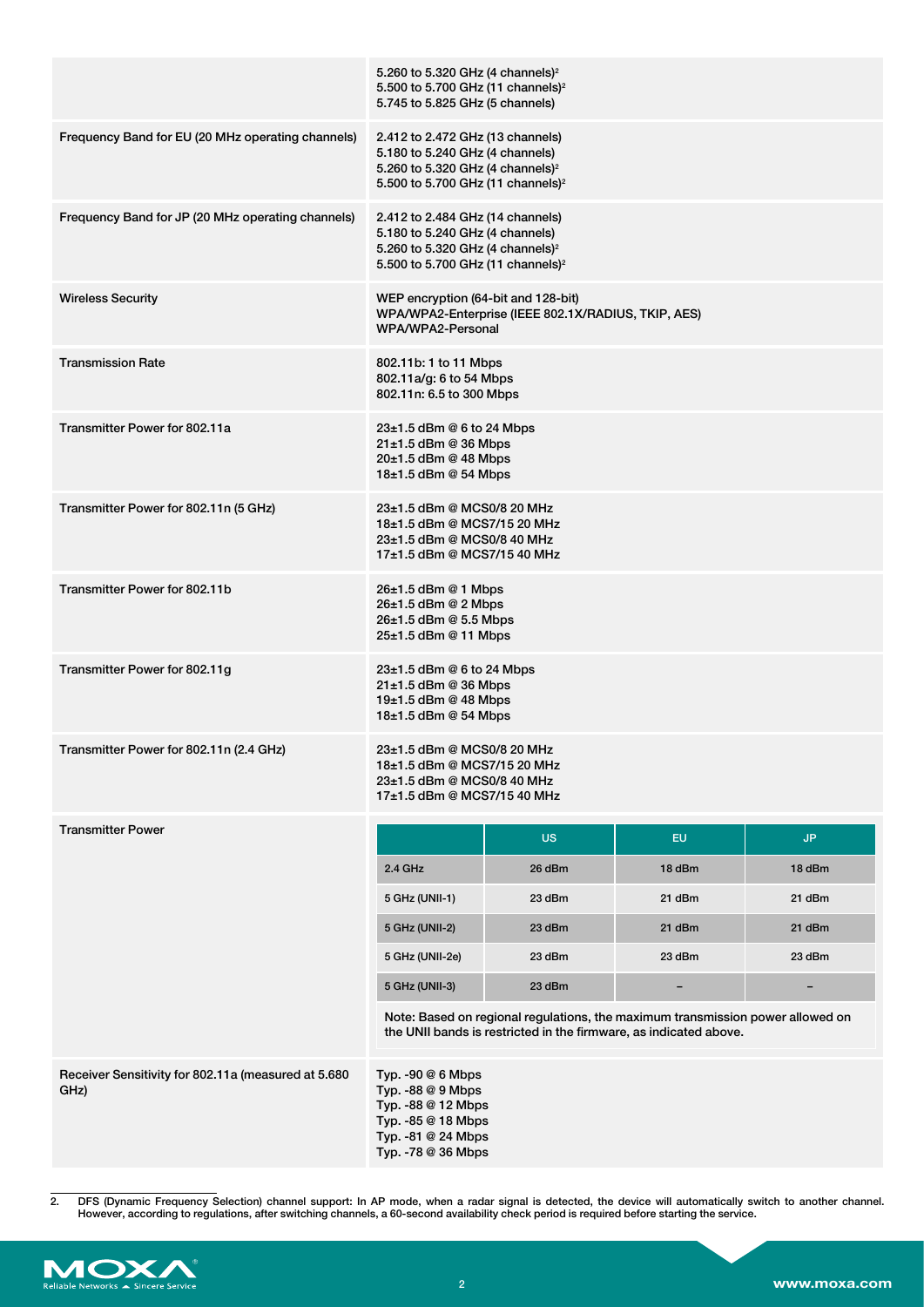|                                                                      | Typ. $-74@48$ Mbps<br>Typ. -72 @ 54 Mbps<br>Note <sup>3</sup>                                                                                                                                               |
|----------------------------------------------------------------------|-------------------------------------------------------------------------------------------------------------------------------------------------------------------------------------------------------------|
| Receiver Sensitivity for 802.11n (5 GHz; measured at<br>5.680 GHz)   | Typ. -69 dBm @ MCS7 20 MHz<br>Typ. -71 dBm @ MCS15 20 MHz<br>Typ. -63 dBm @ MCS7 40 MHz<br>Typ. -68 dBm @ MCS15 40 MHz<br>Note <sup>3</sup>                                                                 |
| Receiver Sensitivity for 802.11b (measured at 2.437<br>GHz)          | Typ. -93 dBm $@$ 1 Mbps<br>Typ. -93 dBm @ 2 Mbps<br>Typ. -93 dBm @ 5.5 Mbps<br>Typ. -88 dBm @ 11 Mbps                                                                                                       |
| Receiver Sensitivity for 802.11g (measured at 2.437<br>GHz)          | Typ. -88 dBm @ 6 Mbps<br>Typ. -86 dBm @ 9 Mbps<br>Typ. -85 dBm @ 12 Mbps<br>Typ. -85 dBm @ 18 Mbps<br>Typ. -85 dBm @ 24 Mbps<br>Typ. -82 dBm @ 36 Mbps<br>Typ. -78 dBm @ 48 Mbps<br>Typ. - 74 dBm @ 54 Mbps |
| Receiver Sensitivity for 802.11n (2.4 GHz; measured<br>at 2.437 GHz) | Typ. -70 dBm @ MCS7 20 MHz<br>Typ. -69 dBm @ MCS15 20 MHz<br>Typ. -67 dBm @ MCS7 40 MHz<br>Typ. -67 dBm @ MCS15 40 MHz                                                                                      |
| <b>WLAN Operation Mode</b>                                           | Access point, Client, Sniffer                                                                                                                                                                               |
| Antenna                                                              | External, 2/2 dBi, Omni-directional                                                                                                                                                                         |
| <b>Antenna Connectors</b>                                            | 2 RP-SMA female                                                                                                                                                                                             |
| <b>Ethernet Interface</b>                                            |                                                                                                                                                                                                             |
| <b>Standards</b>                                                     | IEEE 802.3 for 10BaseT<br>IEEE 802.3u for 100BaseT(X)<br>IEEE 802.3ab for 1000BaseT(X)<br>IEEE 802.1X for authentication                                                                                    |
| 10/100/1000BaseT(X) Ports (RJ45 connector)                           | 1                                                                                                                                                                                                           |
| <b>Ethernet Software Features</b>                                    |                                                                                                                                                                                                             |
| Management                                                           | DHCP Server/Client, DNS, HTTP, IPv4, LLDP, Proxy ARP, SMTP, SNMPv1/v2c/v3,<br>Syslog, TCP/IP, Telnet, UDP, VLAN, Wireless Search Utility, MXview, MXview Wireless,<br><b>MXconfig</b>                       |
| Security                                                             | HTTPS/SSL, RADIUS, SSH                                                                                                                                                                                      |
| <b>Time Management</b>                                               | <b>SNTP Client</b>                                                                                                                                                                                          |
| Firewall                                                             |                                                                                                                                                                                                             |
| Filter                                                               | ICMP, MAC address, IP protocol, Port-based                                                                                                                                                                  |
| Serial Interface                                                     |                                                                                                                                                                                                             |
| <b>Console Port</b>                                                  | RS-232, 8-pin RJ45                                                                                                                                                                                          |
| <b>LED Interface</b>                                                 |                                                                                                                                                                                                             |
| <b>LED Indicators</b>                                                | PWR, FAULT, STATE, SIGNAL, WLAN, LAN                                                                                                                                                                        |
| Input/Output Interface                                               |                                                                                                                                                                                                             |
| <b>Buttons</b>                                                       | <b>Reset button</b>                                                                                                                                                                                         |

<sup>3.</sup> Due to a limitation in the receiver sensitivity performance for channels 153 and 161, it is recommended to avoid using these channels in your critical applications.

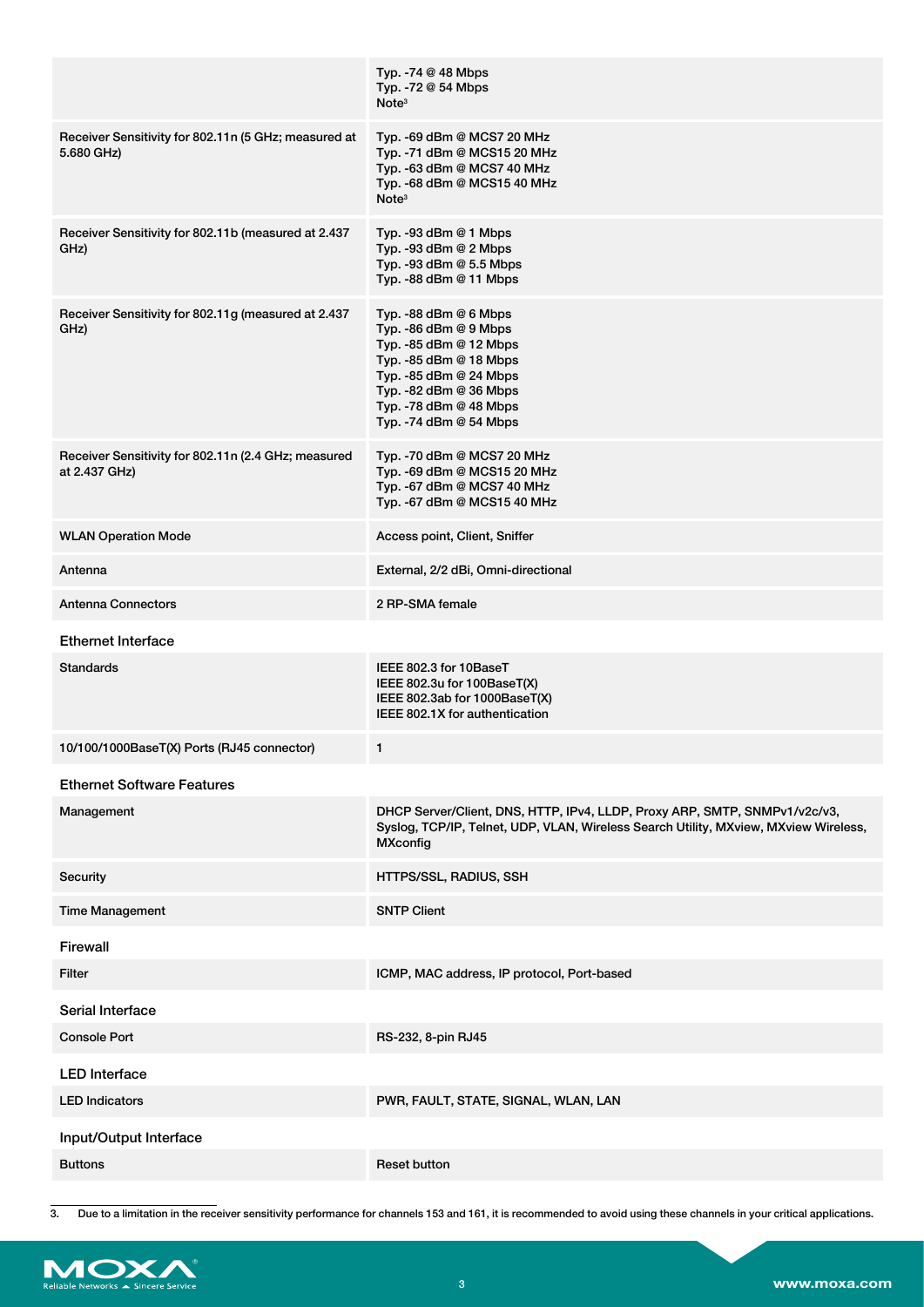| <b>Physical Characteristics</b>        |                                                                                                                                                                                                                                           |
|----------------------------------------|-------------------------------------------------------------------------------------------------------------------------------------------------------------------------------------------------------------------------------------------|
| Housing                                | Metal                                                                                                                                                                                                                                     |
| <b>IP Rating</b>                       | <b>IP30</b>                                                                                                                                                                                                                               |
| <b>Dimensions</b>                      | 58 x 115 x 70 mm (2.29 x 4.53 x 2.76 in)                                                                                                                                                                                                  |
| Weight                                 | 307 g (0.68 lb)                                                                                                                                                                                                                           |
| Installation                           | DIN-rail mounting, Wall mounting (with optional kit)                                                                                                                                                                                      |
| <b>Power Parameters</b>                |                                                                                                                                                                                                                                           |
| <b>Input Current</b>                   | 0.56 A @ 12 VDC, 0.14 A @ 48 VDC                                                                                                                                                                                                          |
| <b>Input Voltage</b>                   | 12 to 48 VDC                                                                                                                                                                                                                              |
| <b>Power Connector</b>                 | 1 removable 4-contact terminal block(s)                                                                                                                                                                                                   |
| <b>Power Consumption</b>               | 6.96 W (max.)                                                                                                                                                                                                                             |
| <b>Reverse Polarity Protection</b>     | Supported                                                                                                                                                                                                                                 |
| <b>Environmental Limits</b>            |                                                                                                                                                                                                                                           |
| <b>Operating Temperature</b>           | Standard Models: 0 to 60°C (32 to 140°F)<br>Wide Temp. Models: -40 to 75°C (-40 to 167°F)                                                                                                                                                 |
| Storage Temperature (package included) | -40 to 85°C (-40 to 185°F)                                                                                                                                                                                                                |
| <b>Ambient Relative Humidity</b>       | 5 to 95% (non-condensing)                                                                                                                                                                                                                 |
| <b>Standards and Certifications</b>    |                                                                                                                                                                                                                                           |
| <b>EMC</b>                             | EN 55032/24                                                                                                                                                                                                                               |
| <b>EMI</b>                             | CISPR 32, FCC Part 15B Class B                                                                                                                                                                                                            |
| <b>EMS</b>                             | IEC 61000-4-2 ESD: Contact: 4 kV; Air: 8 kV<br>IEC 61000-4-3 RS: 80 MHz to 1 GHz: 10 V/m<br>IEC 61000-4-4 EFT: Power: 2 kV; Signal: 1 kV<br>IEC 61000-4-5 Surge: Power: 2 kV; Signal: 1 kV<br>IEC 61000-4-6 CS: 3 V<br>IEC 61000-4-8 PFMF |
| Radio                                  | EN 300 328, EN 301 489-1/17, EN 301 893, FCC ID SLE-WAPN008, MIC, NCC, RCM,<br>SRRC, WPC, KC, RCM, ANATEL                                                                                                                                 |
| Safety                                 | EN 60950-1, UL 60950-1                                                                                                                                                                                                                    |
| Vibration                              | IEC 60068-2-6                                                                                                                                                                                                                             |
| <b>MTBF</b>                            |                                                                                                                                                                                                                                           |
| Time                                   | 749,476 hrs                                                                                                                                                                                                                               |
| <b>Standards</b>                       | <b>Telcordia SR332</b>                                                                                                                                                                                                                    |

| Warranty                |                                                     |
|-------------------------|-----------------------------------------------------|
| <b>Warranty Period</b>  | 5 years                                             |
| <b>Details</b>          | See www.moxa.com/warranty                           |
| <b>Package Contents</b> |                                                     |
| <b>Device</b>           | 1 x AWK-1131 Series wireless AP/client              |
| <b>Installation Kit</b> | 1 x cap, plastic, for RJ45 port<br>1 x DIN-rail kit |

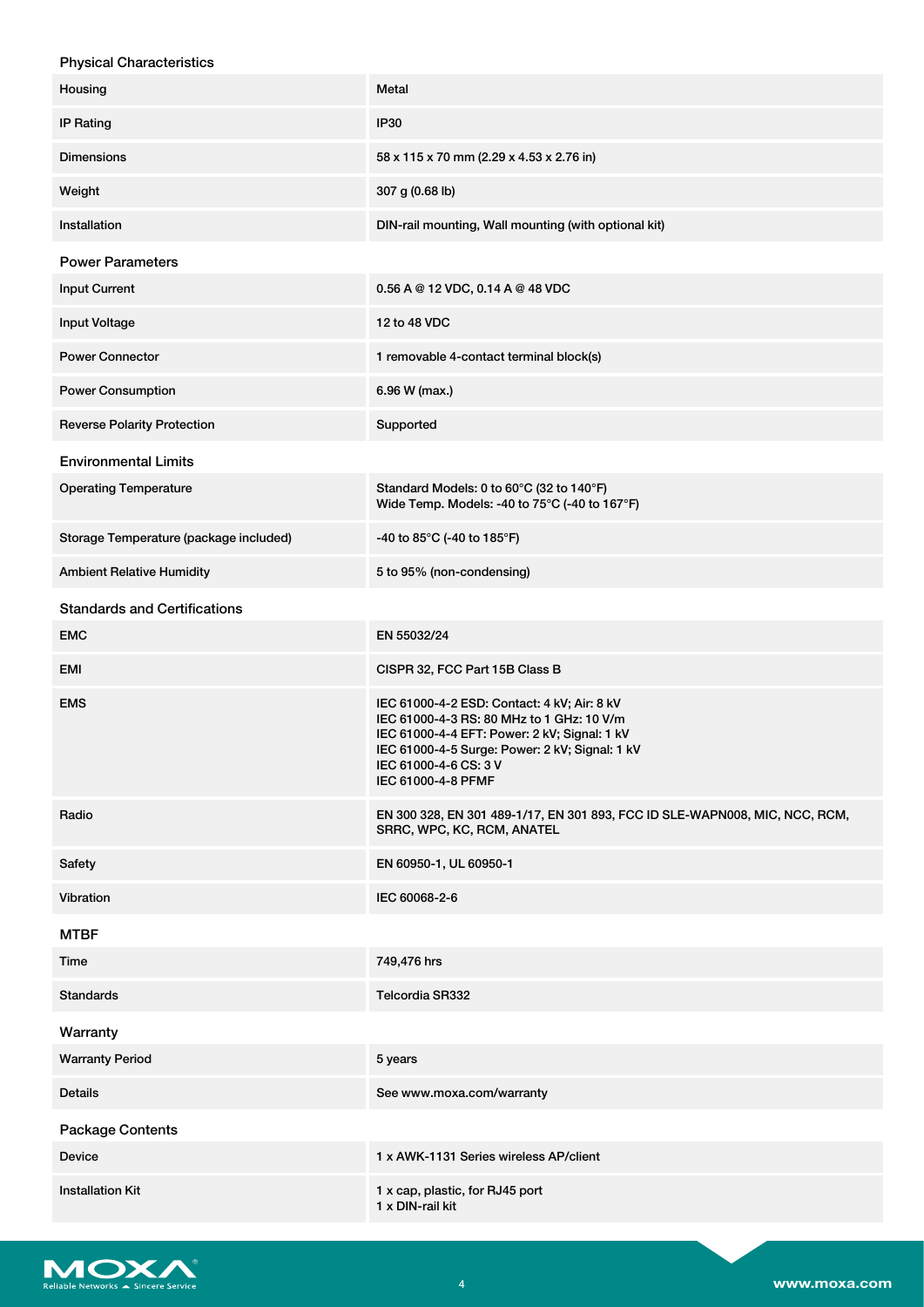Antenna 2 x 2.4/5 GHz antenna

Documentation 1 x quick installation guide

1 x warranty card

# **Dimensions**

Unit: mm (inch)









Rear View

Top and Bottom Views

# **Ordering Information**

| <b>Model Name</b>     | <b>Band</b> | <b>Standards</b> | <b>Operating Temp.</b>         |
|-----------------------|-------------|------------------|--------------------------------|
| <b>AWK-1131A-EU</b>   | EU          | 802.11a/b/g/n    | 0 to $60^{\circ}$ C            |
| <b>AWK-1131A-EU-T</b> | <b>EU</b>   | 802.11a/b/g/n    | -40 to 75 $\mathrm{^{\circ}C}$ |
| <b>AWK-1131A-JP</b>   | <b>JP</b>   | 802.11a/b/g/n    | 0 to $60^{\circ}$ C            |
| AWK-1131A-JP-T        | <b>JP</b>   | 802.11a/b/g/n    | -40 to 75 $\mathrm{^{\circ}C}$ |
| <b>AWK-1131A-US</b>   | <b>US</b>   | 802.11a/b/g/n    | 0 to $60^{\circ}$ C            |
| <b>AWK-1131A-US-T</b> | <b>US</b>   | 802.11a/b/g/n    | -40 to 75 $\mathrm{^{\circ}C}$ |

# **Accessories (sold separately)**

Antennas

| ANT-WDB-ONF-0709            | 7 dBi at 2.4 GHz or 9 dBi at 5 GHz, N-type (female), dual-band, omnidirectional antenna |
|-----------------------------|-----------------------------------------------------------------------------------------|
| ANT-WDB-ANM-0306            | 3 dBi at 2.4 GHz or 6 dBI at 5 GHz, N-type (male), omnidirectional antenna              |
| ANT-WDB-ONM-0707            | 07 dBi at 2.4 GHz and 07 dBi at 5 GHz, N-type (male), dual-band omnidirectional antenna |
| ANT-WDB-ANM-0502            | 5 dBi at 2.4 GHz or 2 dBI at 5 GHz, N-type (male), omnidirectional antenna              |
| ANT-WDB-ARM-02              | 2 dBi at 2.4 GHz or 2 dBi at 5 GHz, RP-SMA (male) omnidirectional rubber-duck antenna   |
| ANT-WDB-ARM-0202            | 2 dBi at 2.4 GHz or 2 dBi at 5 GHz, RP-SMA (male), dual-band, omnidirectional antenna   |
| ANT-WDB-PNF-1011            | 10 dBi at 2.4 GHz and 11 dBi at 5 GHz, N-type (female), dual-band directional antenna   |
| MAT-WDB-CA-RM-2-0205        | 2.4/5 GHz, ceiling antenna, 2/5 dBi, MIMO 2x2, RP-SMA-type (male)                       |
| MAT-WDB-DA-RM-2-0203-1m     | 2.4/5 GHz, desktop antenna, 2/3 dBi, MIMO 2x2, RP-SMA-type (male), 1 m cable            |
| <b>MAT-WDB-PA-NF-2-0708</b> | 2.4/5 GHz, panel antenna, 7/8 dBi, MIMO 2x2, N-type (female)                            |
| ANT-WSB5-PNF-16             | 16 dBi at 5 GHz, N-type (female), single-band directional antenna                       |